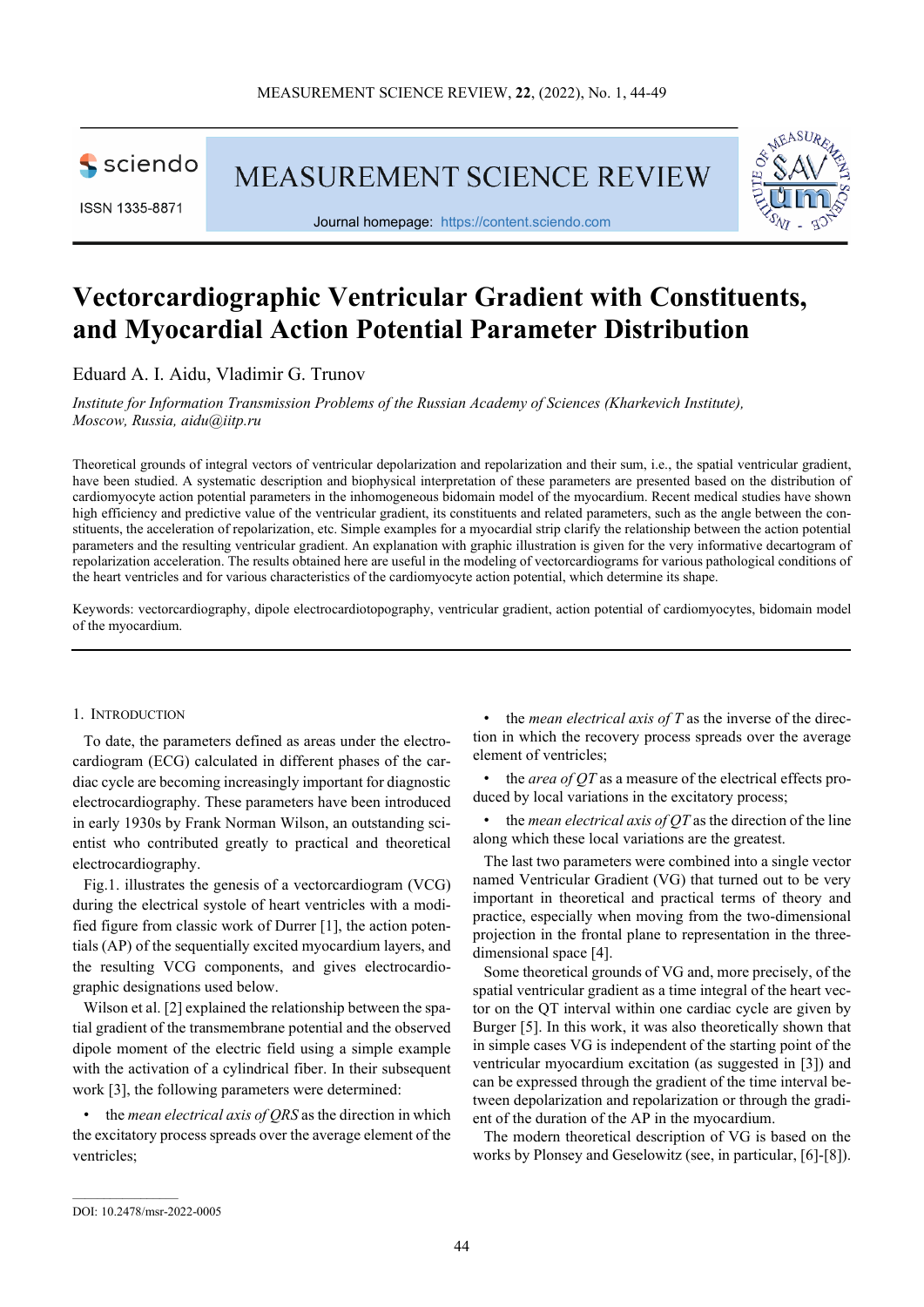

Fig.1. Genesis of VCG during the electrical systole of heart ventricles.

**A**. The time course of the excitatory process in the ventricles (modified figure from the classic work by Durrer [1]).

**B**. Action potentials of myocardial layers, which turn on during the QRS interval (ventricular depolarization) and turn off during the ST interval (slow and fast repolarization).

**C**. Three components of the resultant VCG  $\mathbf{d}(t)=[d_x(t), d_y(t), d_z(t)]$ approximating spatial evolution of the heart vector (dipole moment of the electric heart field).

# 2. SUBJECT & METHODS

# *Presentation of ECG and VCG in the bidomain myocardial model*

ECG in lead L at an instant *t* can be represented by an integral of current density  $J(t,r)$  over the excitable media region *M* (here it is the myocardium, *r* is a point in it). For the bidomain model, the current density is determined by gradient of the transmembrane potential, and then the result is ([7], [8]):

$$
U_{L}(t) = \int_{\mathcal{M}} \mathbf{J}(t, r) \cdot \nabla Z_{L}(r) dv_{r} =
$$
  
= 
$$
-\int_{\mathcal{M}} \mathbf{\sigma}_{i}(r) \cdot \nabla U(t, r) \cdot \nabla Z_{L}(r) dv_{r}
$$
 (1)

where  $\sigma_i$  is intracellular conductivity tensor;  $\nabla$  is the gradient operator;  $U(t, r)$  is the action potential (AP), i.e., the time course of transmembrane potential at point *r* of the myocardium;  $Z_L(r)$  is the lead L field;  $\nabla Z_L(r)$  is the transfer impedance which relates the current density in the element of the myocardium volume to the ECG value.

If tensors of intracellular **σ**i and extracellular **σ**<sup>o</sup> conductivities are proportional  $(\sigma_i = c \sigma_o)$ , the ECG can also be expressed through AP distribution, but over the entire surface of the myocardium ∂*M* ([7], [8]):

$$
U_{L}(t) = -\int_{\partial M} \sigma_{i}(r) \cdot U(t, r) \cdot \nabla Z_{L}(r) \, ds_{r}
$$
 (2)

The expressions that are analogous to the above would be also true for the heart vector (summary dipole moment of current sources in the myocardium) and thus to VCG  $\mathbf{d}(t) = [d_x(t), d_y(t), d_z(t)]$  which is the result of measuring the spatial components of the heart vector:

$$
\mathbf{d}(t) = \int_{\mathcal{M}} \mathbf{J}(t, r) \, \mathrm{d}v_r = -\int_{\mathcal{M}} \sigma_i(r) \cdot \nabla U(t, r) \, \mathrm{d}v_r;
$$
\n
$$
\text{and if } \sigma_i = c \, \sigma_0 \,,
$$
\n
$$
\mathbf{d}(t) = -\int_{\partial \mathcal{M}} \sigma_i(r) \cdot U(t, r) \, \mathrm{d}s_r.
$$
\n(3)

*Presentation of VCG through the distribution of AP characteristics of cardiomyocytes*

Transmembrane potential distribution over the myocardium and its changes during the systole are determined by AP of individual cardiomyocytes which turn on during ventricular depolarization and turn off during slow and fast repolarization:

$$
U(t,r) = a(r) \cdot \Lambda(t, \tau(r), \theta(r), \kappa(r)), \qquad (4)
$$

where  $a(r)$  is the myocyte AP amplitude at point  $r \in \Lambda$  is a normalized AP as a function of the onset time  $\tau(r)$ ; the completion time  $\theta(r)$ , and other parameters  $\kappa(r)$  that determine the shape of the AP at point *r*;  $t \in \mathfrak{I}_{\text{QT}}$ ;  $\mathfrak{I}_{\text{QT}}$  is the time interval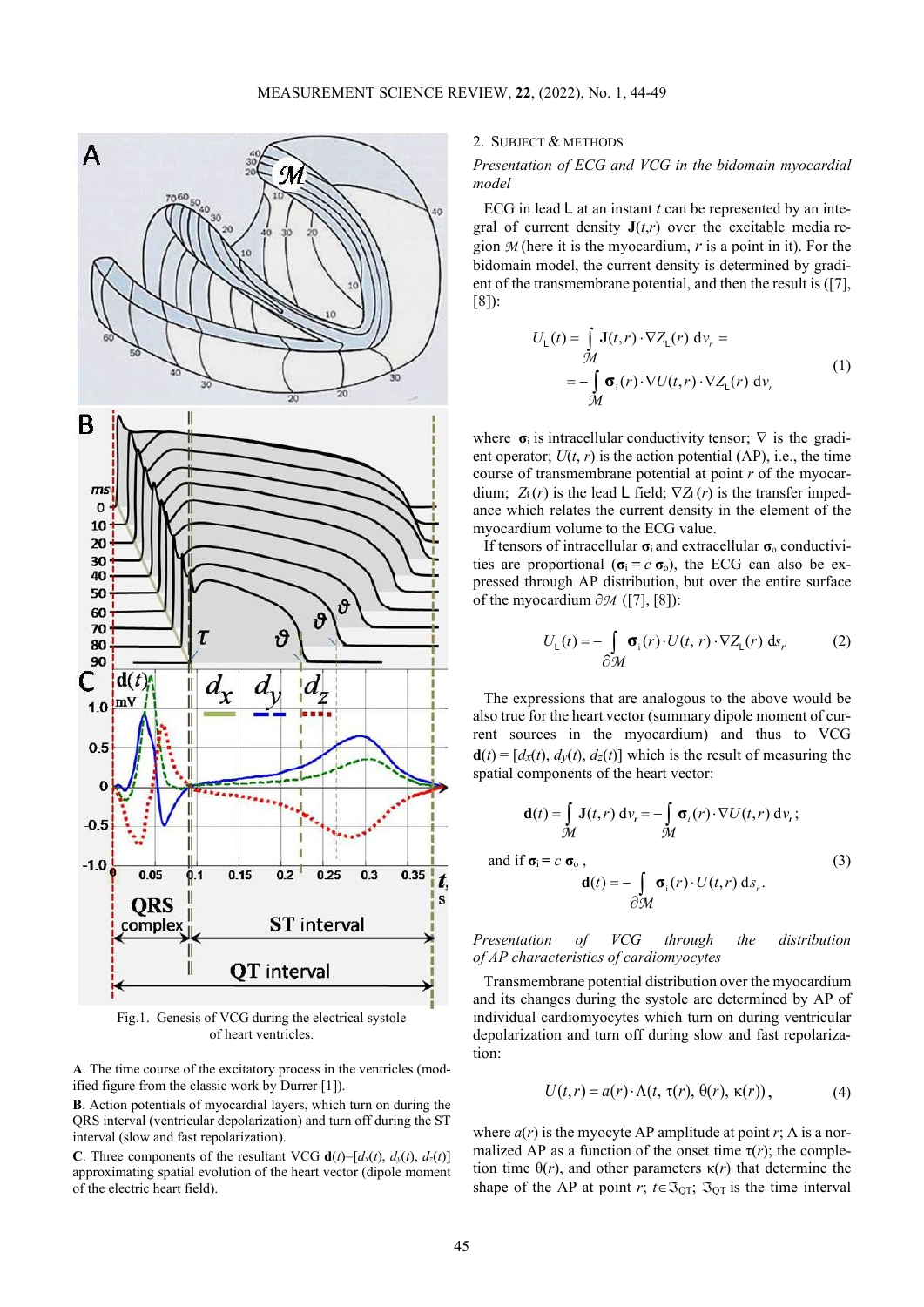from depolarization beginning to the end of repolarization; on VCG – from the beginning of the QRS complex to the end of the T-wave (QT interval, Fig.1.).

It is convenient to represent the normalized action potential  $\Lambda$  as a sum of two functions, that is, an ascending function  $\Lambda$ <sup>1</sup> for the depolarization process, increasing from zero to one with the onset at instant  $\tau$ , and a descending function  $\Lambda_1$  for the repolarization process, decreasing from one to zero, conventionally ending at instant  $θ$  (Fig.2.):

$$
\Lambda(t, \tau, \theta, \kappa) = \Lambda_{\uparrow}(t - \tau, \kappa_{\uparrow}) + \Lambda_{\downarrow}(t - \theta, \kappa_{\downarrow}) - 1.
$$
 (5)



Fig.2. A simplified representation of the cardiomyocyte AP and its derivative as the sum of the ascending and descending functions, representing cardiomyocyte depolarization and repolarization, respectively, at one point of the myocardium.

Then the VCG is the sum of three components, which are the result of depolarization and repolarization, respectively, as well as a constant component characterizing myocardial inhomogeneity in the AP amplitude:

$$
\mathbf{d}(t) = \mathbf{d}_{\uparrow}(t) + \mathbf{d}_{\downarrow}(t) + \mathbf{d}_{-},
$$
\n
$$
\mathbf{d}_{\uparrow}(t) = -\int_{\mathcal{M}} \sigma_{i}(r) \cdot \nabla \Big(a(r) \cdot \Lambda_{\uparrow} \Big(t - \tau(r), \kappa_{\uparrow}(r)\Big) \Big) \, \mathrm{d}v_{r};
$$
\n
$$
\mathbf{d}_{\downarrow}(t) = -\int_{\mathcal{M}} \sigma_{i}(r) \cdot \nabla \Big(a(r) \cdot \Lambda_{\downarrow} \Big(t - \theta(r), \kappa_{\downarrow}(r)\Big) \Big) \, \mathrm{d}v_{r}; \qquad (6)
$$
\n
$$
\mathbf{d}_{-} = \int_{\mathcal{M}} \sigma_{i}(r) \cdot \nabla a(r) \, \mathrm{d}v_{r}.
$$

It is worth to introduce the notation for the derivatives of functions  $\Lambda_{\uparrow}(t, \kappa_{\uparrow})$  and  $\Lambda_{\perp}(t, \kappa_{\uparrow})$  with respect to time *t*:

$$
\frac{d\Lambda_{\uparrow}(t,\kappa_{\downarrow})}{dt} = \lambda_{\uparrow}(t,\kappa_{\uparrow}); \quad \frac{d\Lambda_{\downarrow}(t,\kappa_{\downarrow})}{dt} = \lambda_{\downarrow}(t,\kappa_{\downarrow}). \tag{7}
$$

For any point of the myocardium  $r \in M$ , the following equalities are fulfilled:

$$
\int_{\Im_{\mathrm{QT}}} \lambda_{\uparrow} (t - \tau(r)) dt = 1; \int_{\Im_{\mathrm{QT}}} \lambda_{\downarrow} (t - \theta(r)) dt = -1; \qquad (8)
$$

## 3. RESULTS

# *Formulas for integral VCG parameters*

Formulas for integral parameters are derived from the above expressions. Assuming that the AP amplitude is constant *a*, and the shape of the ascending and descending parts of AP is invariable all over the myocardium, simple expressions are obtained:

$$
\mathbf{D}_{\uparrow} = \int_{\mathfrak{D}_{QRS}} \mathbf{d}_{\uparrow}(t) dt = a \int_{\mathcal{M}} \mathbf{\sigma}_{i}(r) \nabla \tau(r) d \nu_{r}.
$$
\n
$$
\mathbf{D}_{\downarrow} = \int_{\mathfrak{D}_{ST}} \mathbf{d}_{\downarrow}(t) dt = -a \int_{\mathcal{M}} \mathbf{\sigma}_{i}(r) \nabla \theta(r) d \nu_{r}.
$$
\n
$$
\mathbf{D}_{\nu} = \mathbf{D}_{\uparrow} + \mathbf{D}_{\downarrow} = \int_{\mathfrak{D}_{QT}} \mathbf{d}(t) dt = -a \int_{\mathcal{M}} \mathbf{\sigma}_{i}(r) \nabla \alpha(r) d \nu_{r}.
$$
\n(9)

where  $\mathbf{D} \uparrow$ ,  $\mathbf{D} \downarrow$ ,  $\mathbf{D} \mathbf{v}$  (it is just VG) are integrals of the VCG **d**(*t*) on the intervals QRS, ST, and QT, respectively, and they are determined by the gradient distributions of the AP onset time  $\tau(r)$ , AP completion time  $\theta(r)$ , and AP duration  $\alpha(r) = \theta(r) - \tau(r)$  in the heart ventricles.

Under the additional assumption of  $\sigma_i = c \sigma_o$ :

$$
\mathbf{D}_{\uparrow} = a \int_{\partial \mathcal{M}} \sigma_{i}(r) \tau(r) ds_{r};
$$
\n
$$
\mathbf{D}_{\downarrow} = -a \int_{\partial \mathcal{M}} \sigma_{i}(r) \theta(r) ds_{r};
$$
\n
$$
\mathbf{D}_{\mathbf{V}} = -a \int_{\partial \mathcal{M}} \sigma_{i}(r) \alpha(r) ds_{r}.
$$
\n(10)

*Illustrative examples*

Simple formulas are obtained using (10) for integral VCG parameters of activation of a small transmural section of the myocardium from endocardium to epicardium with  $\sigma_i$   $(r) = \sigma_i$  = const over this section surface (Fig.3.):

$$
\mathbf{D}_{\uparrow}^{s} = a\sigma_{i} \left( \tau_{Epi} - \tau_{En} \right) \vec{S}_{Epi};
$$
\n
$$
\mathbf{D}_{\downarrow}^{s} = a\sigma_{i} \left( \theta_{En} - \theta_{Epi} \right) \vec{S}_{Epi};
$$
\n
$$
\mathbf{D}_{\vee}^{s} = a\sigma_{i} \left( \alpha_{En} - \alpha_{Epi} \right) \vec{S}_{Epi};
$$
\n(11)

where  $\tau$ ,  $\theta$ ,  $\alpha$  denote the time of AP onset, completion, and duration; En, Epi indices indicate the surface to which these  $\vec{S}_{\text{Epi}}$  is the vector area of the epicardial surface of the section;  $\vec{S}_{Epi} = -\vec{S}_{En}$ .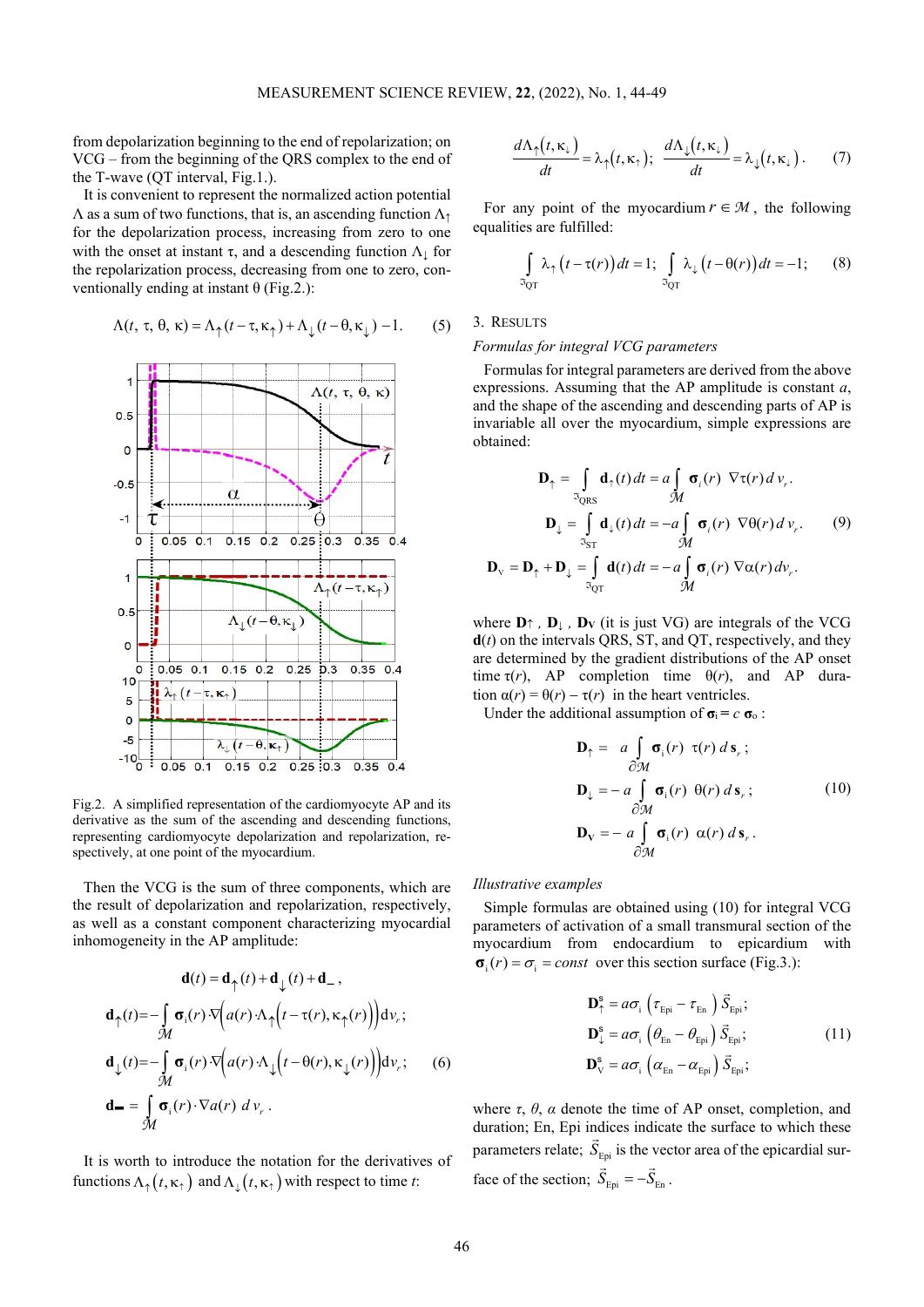

Fig.3. Three examples of integral VCG parameters of activation for a small transmural section of the myocardium from endocardium to epicardium (in the center). VG as sum of de- and re-polarization vector integrals (left). Endocardial and epicardial AP curves (right).

There are three different cases in Fig.3.:

1. duration of endocardial AP is longer than that of epicardial AP; in this case, the directions of the integral QRS and ST vectors coincide and the VG magnitude is large;

2. endocardial and epicardial AP are completed simultaneously; in this case, the integral ST vector magnitude equals zero, and the VG magnitude equals the integral QRS vector magnitude.

3. duration of endocardial AP is shorter than that of epicardial AP, meaning that the repolarization process on the endocardium is completed earlier than on the epicardium; the integral vectors QRS and ST are directed in opposite directions, and the VG magnitude will be small. In this case, there is a vulnerability of the myocardium to arrhythmias. The myocardial cells that accomplish the repolarization too early may be activated again leading to early reactivation and reentry.

# 4. DISCUSSION

All three integrals defined above are closely related to practical electrocardiographic parameters. Let us consider these interrelations and their biophysical meaning and make some terminological clarifications. It is helpful to remember that the gradient is in the direction of the greatest growth;  $\|\mathbf{a}\|$  denotes the magnitude of the vector **a**.

## *Characterization of integral VCG parameters*

Juxtaposing (9)-(10) with (3), one can see that the distribution of the AP onset time  $\tau(r)$  plays here the role of a negative potential, but the distributions of the AP completion time  $\theta(r)$ and AP duration  $\alpha(r)$  – are a positive potential.

**D**↑, an integral vector of the ventricular depolarization (*integral QRS vector*), is directed towards increasing the activation time, i.e., it indicates the general direction of the ventricle activation spread and is, on average, proportional to the difference between the time of depolarization beginning and end.

The **related** parameters include:

- *mean vector of ventricular depolarization* (**D**<sup>↑</sup> / "QRS duration");
- *mean electrical axis of QRS* =  $\mathbf{D}_{\uparrow} / ||\mathbf{D}_{\uparrow}||$  , a unit vector

in the direction defined by the *integral QRS vector*. Its projection onto the frontal plane, named *mean frontal QRS axis*, *electrical heart axis* or *cardiac axis*, is considered in standard electrocardiography. It is determined by the angle relative to the coordinate axis in this plane.

• **D**<sup>↓</sup> , an integral vector of the ventricular repolarization (*integral ST vector*), is directed towards decreasing the repolarization completion time, opposite to the propagation of the heart ventricle repolarization, and is, on average, proportional to the difference between the time of repolarization beginning and end.

The related parameters include:

- *mean vector of ventricular repolarization* ( **D**<sup>↓</sup> / "ST duration");

*mean electrical axis of ST* . =  $\mathbf{D}_{\uparrow}/|\mathbf{D}_{\uparrow}|$ , a unit vector in the direction defined by the *Integral ST vector.*

• **DV** , a spatial ventricular gradient (*integral QT vector*) di-

rected towards a decrease in the AP duration; its magnitude is the rate of decrease.

The related parameters include:

spatial QRST-T angle, the angle between the integral vectors of ventricle depolarization and repolarization, or, which is the same, between the electric axes of the QRS and ST.

*repolarization acceleration*  $\mathbf{D}_{\mathbf{v}} / \max_{t \in \text{QRS}} (\|\mathbf{d}(t)\|)$  [9], it is

VG normalized to the maximal heart vector magnitude during the QRS interval. The dimension is "second", so it is just proportional to the gradient of the AP duration. It is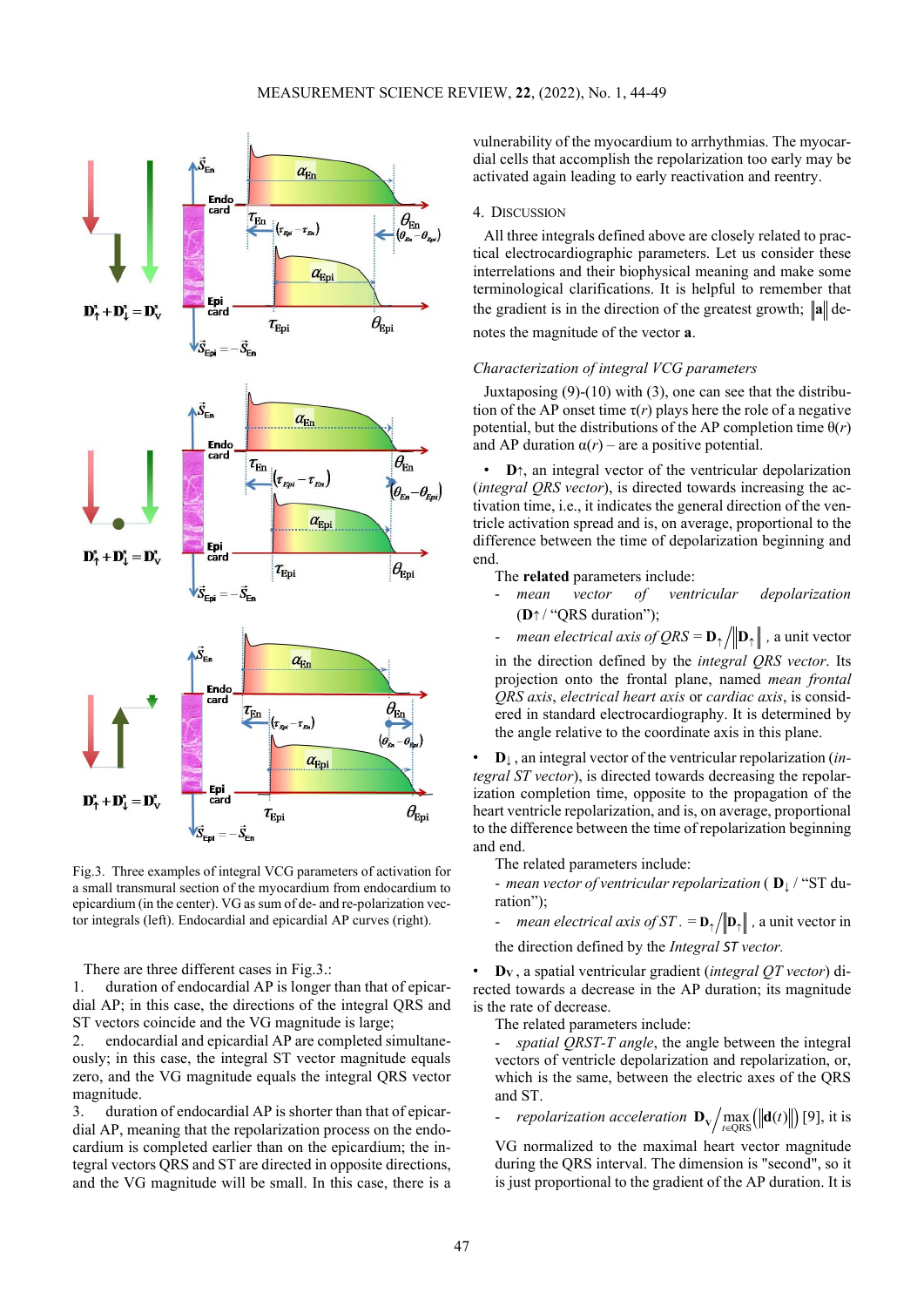used in Dipole ElectroCARdioTOpography (DECARTO, [9],[10]; Fig.4. illustrates the basic principle of the DE-CARTO methodology). Fig.5. demonstrates a decartogram of the repolarization acceleration that graphically displays the magnitude and the direction of AP duration change. Acceleration of repolarization is equivalent to shortening the AP.



Fig.4. Dipole ElectroCARdioTOpography. DECARTO model of ventricular depolarization (above), image sphere (IS), and instantaneous decartograms of ventricles for typical normal case (below). The image sphere is cut along the meridian facing the right side of the patient's chest, unrolled, and projected onto a plane in the isoareal format. **d** is a heart vector. States of the myocardium: Rest, resting state; Act, activation state; Dep, completely depolarized state.



Fig.5. Decartogram of the repolarization acceleration for a healthy subject (left); on the right, AP in the corresponding areas of the decartogram with decreasing values of the AP duration.

#### 7. CONCLUSION

Synchronous measurements of standard ECGs that have become routine nowadays allow for approximate calculation of the VCG using standard ECGs [11]-[12], thereby providing additional advantages of vectorcardiography, decartography, and, in particular, integral VCG parameters.

Theoretical analysis presented here somehow elucidates the concept of VG and gives a certain insight about why VG and various options arising from this concept are so important for diagnostic ECG analysis.

Recent medical research has demonstrated high efficiency and predictive value of integral VCG parameters [13], [14]. Also noteworthy are the works [15], [16], where, along with the components of the VG vector and the angle between its constituents, the decartogram of the repolarization acceleration is successfully used for diagnostic analysis.

# **REFERENCES**

- [1] Durrer, D. (1968). Electrical aspects of human cardiac activity: A clinical physiological approach to excitation and stimulation. *Cardiovascular Research*, 2 (1), 1-18.
- [2] Wilson, F.N., MacLeod, A.G., Barker, P.S. (1933). Ditribution of the currents of action and injury displayed by heart muscle and other excitable tissues. In *University of Michigan Studies, Scientific Series.* University of Michigan Press, Vol. 10.
- [3] Wilson, F.N., MacLeod, A.G., Barker, P.S., Johnson, F.D. (1934). The determination and the significance of the areas of the ventricular deflections of the electrocardiogram. *American Heart Journal*, 10, 46-61.
- [4] Burch, G.E., Abildskov, A.A., Cronvich, J.A. (1954). A study of the spatial vectorcardiogram of the ventricular gradient. *Circulation*, 9, 267-275.
- [5] Burger, H.C. (1957). A theoretical elucidation of the notion "ventricular gradient". *American Heart Journal*, 53 (2), 240-246.